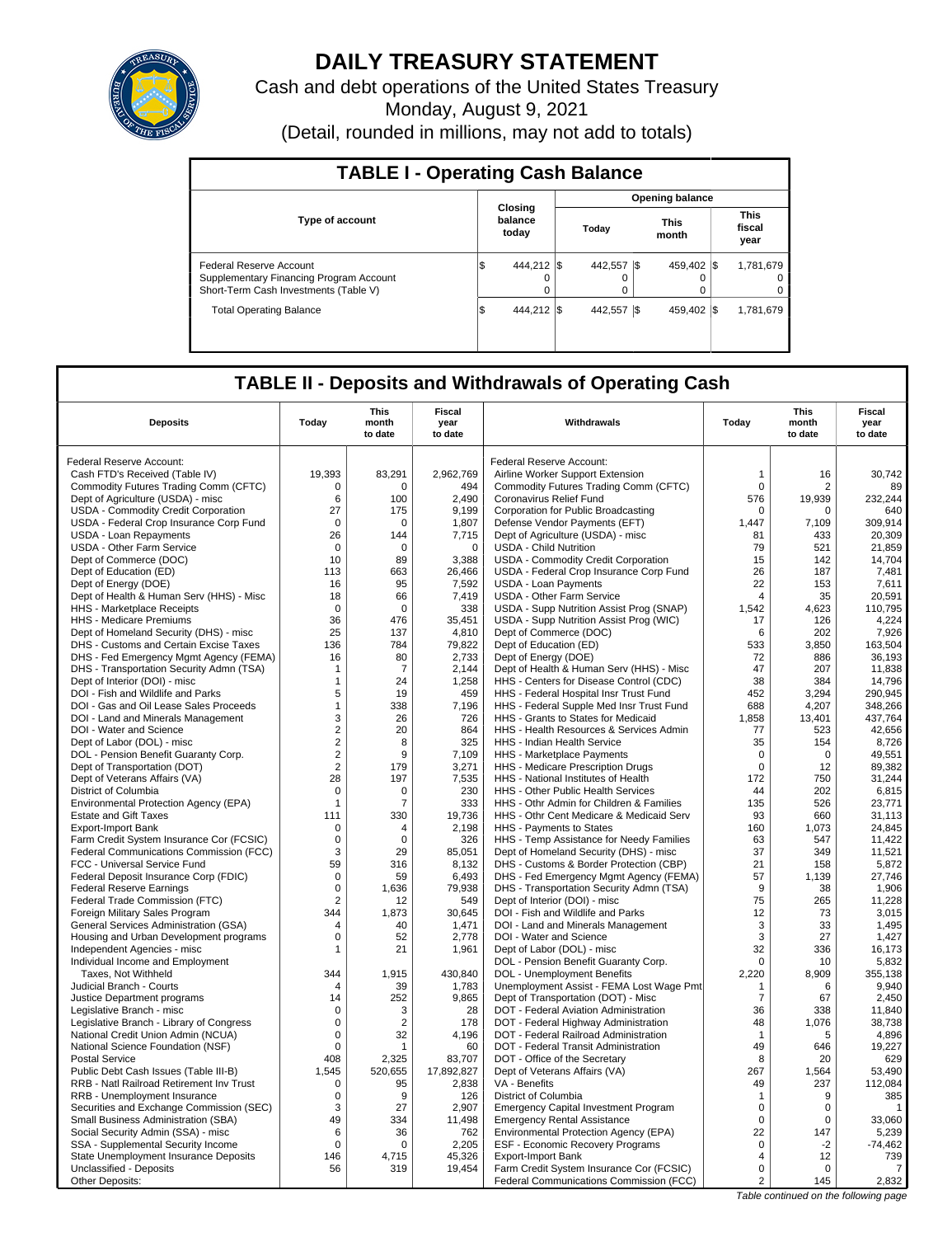## **TABLE II cont. - Deposits and Withdrawals of Operating Cash**

| <b>Deposits</b>                                                               | Today        | This<br>month<br>to date | Fiscal<br>year<br>to date | Withdrawals                                                          | Today                    | This<br>month<br>to date | Fiscal<br>vear<br>to date |
|-------------------------------------------------------------------------------|--------------|--------------------------|---------------------------|----------------------------------------------------------------------|--------------------------|--------------------------|---------------------------|
| Federal Housing Admin: Note Sales                                             | 273          | 893                      | 18.605                    | FCC - Universal Service Fund                                         | 49                       | 108                      | 7,357                     |
| Thrift Savings Plan Transfer                                                  | 189          | 1,194                    | 41,326                    | Federal Deposit Insurance Corp (FDIC)                                | $\overline{2}$           | 9                        | 812                       |
|                                                                               |              |                          |                           | Federal Employees Insurance Payments                                 | 800                      | 2,240                    | 76,321                    |
|                                                                               |              |                          |                           | Federal Salaries (EFT)                                               | 1,668                    | 6,108                    | 179,398                   |
|                                                                               |              |                          |                           | Federal Trade Commission (FTC)                                       | $\Omega$                 | 63                       | 516                       |
|                                                                               |              |                          |                           | General Services Administration (GSA)                                | 55                       | 967                      | 23,288                    |
|                                                                               |              |                          |                           | Housing and Urban Development programs                               | 129                      | 4,310                    | 64,294                    |
|                                                                               |              |                          |                           | Independent Agencies - misc                                          | 9                        | 107                      | 3,339                     |
|                                                                               |              |                          |                           | Interest on Treasury Securities                                      | $\Omega$                 | 8,290                    | 233,344                   |
|                                                                               |              |                          |                           | IRS - Advanced Child Tax Credit (EFT)                                | $\Omega$                 | 0                        | 12.736                    |
|                                                                               |              |                          |                           | IRS - Economic Impact Payments (EFT)                                 | $\overline{1}$           | 327                      | 442,016                   |
|                                                                               |              |                          |                           | IRS Tax Refunds Business (EFT)                                       | 10                       | 347                      | 26,960                    |
|                                                                               |              |                          |                           | IRS Tax Refunds Individual (EFT)                                     | 267                      | 2,785                    | 321,508                   |
|                                                                               |              |                          |                           | Judicial Branch - Courts                                             | 3                        | 34                       | 1,515                     |
|                                                                               |              |                          |                           | Justice Department programs                                          | 79                       | 522                      | 18,049                    |
|                                                                               |              |                          |                           | Legislative Branch - misc                                            | $\Omega$                 | 20                       | 1,067                     |
|                                                                               |              |                          |                           | Legislative Branch - Library of Congress                             | $\overline{2}$           | 10                       | 651                       |
|                                                                               |              |                          |                           | <b>NASA</b>                                                          | 83                       | 620                      | 17,090                    |
|                                                                               |              |                          |                           | National Credit Union Admin (NCUA)                                   | $\Omega$                 | $\mathbf{1}$             | 1.846                     |
|                                                                               |              |                          |                           | National Science Foundation (NSF)                                    | 22                       | 235                      | 5,740                     |
|                                                                               |              |                          |                           | Postal Service Money Orders and Other                                | 223                      | 1,038                    | 36,816                    |
|                                                                               |              |                          |                           | Public Debt Cash Redemp. (Table III-B)                               | 1,585                    | 465,163                  | 16,631,908                |
|                                                                               |              |                          |                           | Railroad Retirement Board (RRB) - misc                               | 0                        | $\mathbf 0$              | 42                        |
|                                                                               |              |                          |                           | <b>RRB - Benefit Payments</b>                                        | $\Omega$                 | 1.146                    | 12,866                    |
|                                                                               |              |                          |                           | Securities and Exchange Commission (SEC)                             | 1                        | 19                       | 1,028                     |
|                                                                               |              |                          |                           | Small Business Administration (SBA)                                  | 3,897                    | 25,420                   | 574,681                   |
|                                                                               |              |                          |                           | Social Security Admin (SSA) - misc                                   | 17                       | 82                       | 3,978                     |
|                                                                               |              |                          |                           | <b>SSA - Benefits Payments</b>                                       | 59                       | 22,138                   | 853,474                   |
|                                                                               |              |                          |                           | SSA - Supplemental Security Income                                   | 8                        |                          | 50,092                    |
|                                                                               |              |                          |                           | <b>Transportation Services</b>                                       | $\Omega$                 | 128<br>0                 | $\Omega$                  |
|                                                                               |              |                          |                           | Other Withdrawals:                                                   |                          |                          |                           |
|                                                                               |              |                          |                           | Unclassified                                                         |                          |                          |                           |
|                                                                               |              |                          |                           |                                                                      | 1,562                    | 8,282                    | 289,017                   |
| <b>Total Other Deposits</b><br>Change in Balance of Uncollected               | 462          | 2.465                    | 73,521                    | Total, Other Withdrawals                                             | 1,562                    | 17,712                   | 665,670                   |
| Funds                                                                         | 0            | 0                        | $\mathbf 0$               |                                                                      |                          |                          |                           |
| <b>Transfers from Depositaries</b>                                            | $\mathbf 0$  | $\mathbf 0$              | 0                         | <b>Transfers to Depositaries</b>                                     | 0                        | 0                        | 0                         |
| <b>Total Federal Reserve Account</b>                                          | 23,431       | 624,531                  | 22,005,344                | <b>Total Federal Reserve Account</b>                                 | 21,776                   | 639,721                  | 23,342,810                |
| Short-Term Cash Investments:<br><b>Transfers from Federal Reserve Account</b> |              |                          |                           | Short-Term Cash Investments:<br>Transfers to Federal Reserve Account |                          |                          |                           |
| (Table V)                                                                     | $\mathbf 0$  | 0                        | $\mathbf 0$               | (Table V)                                                            | 0                        | 0                        |                           |
| Total Deposits (excluding transfers)                                          | £.<br>23,431 | 624,531<br>- IS          | $\frac{1}{2}$ 22,005,344  | Total Withdrawals (excluding transfers)                              | 21,776<br>ß.             | I\$                      | 639,721 \$23,342,810      |
|                                                                               |              |                          |                           | Net Change in Operating Cash Balance                                 | Ŝ.<br>$1,655$ $\sqrt{3}$ |                          | $-15,190$ \$ $-1,337,467$ |

|                                          |       |              |     |                                 |                           |             | <b>TABLE III-A - Public Debt Transactions</b> |       |              |     |              |                                 |             |  |                           |
|------------------------------------------|-------|--------------|-----|---------------------------------|---------------------------|-------------|-----------------------------------------------|-------|--------------|-----|--------------|---------------------------------|-------------|--|---------------------------|
| <b>Issues</b>                            | Today |              |     | <b>This</b><br>month<br>to date | Fiscal<br>year<br>to date |             | <b>Redemptions</b>                            | Todav |              |     |              | <b>This</b><br>month<br>to date |             |  | Fiscal<br>year<br>to date |
| Marketable:                              |       |              |     |                                 |                           |             | Marketable:                                   |       |              |     |              |                                 |             |  |                           |
| Bills:                                   |       |              |     |                                 |                           |             | <b>Bills</b>                                  |       | 0            | l\$ | 284,052 \$   |                                 | 14,141,093  |  |                           |
| <b>Regular Series</b>                    |       | 0            | l\$ | 201,051 \$                      |                           | 9,211,178   | <b>Notes</b>                                  |       |              |     | 163,756      |                                 | 1,947,009   |  |                           |
| <b>Cash Management Series</b>            |       | 0            |     | 50,002                          |                           | 4,010,136   | <b>Bonds</b>                                  |       |              |     | 0            |                                 | 20,143      |  |                           |
| <b>Notes</b>                             |       | U            |     | 231,206                         |                           | 3,622,002   | <b>Federal Financing Bank</b>                 |       |              |     | O            |                                 | 1,209       |  |                           |
| <b>Bonds</b>                             |       | ŋ            |     | 26,298                          |                           | 589,823     | Nonmarketable:                                |       |              |     |              |                                 |             |  |                           |
| Inflation-Protected Securities Increment |       | 1,441        |     | 4,672                           |                           | 65,337      | United States Savings Securities              |       | 46           |     | 298          |                                 | 9,089       |  |                           |
| <b>Federal Financing Bank</b>            |       | n            |     | $\Omega$                        |                           | $\Omega$    | <b>Government Account Series</b>              |       | 343,741      |     | 2,119,769    |                                 | 90,706,941  |  |                           |
| Nonmarketable:                           |       |              |     |                                 |                           |             | Hope Bonds                                    |       |              |     |              |                                 | $\Omega$    |  |                           |
| United States Savings Securities:        |       |              |     |                                 |                           |             | <b>Domestic Series</b>                        |       |              |     |              |                                 | 71,549      |  |                           |
| Cash Issue Price                         |       | 9            |     | 41                              |                           | 1,274       | <b>Foreign Series</b>                         |       |              |     |              |                                 | $\Omega$    |  |                           |
| Interest Increment                       |       | 2            |     | 333                             |                           | 3,595       | <b>State and Local Series</b>                 |       |              |     | 6,793        |                                 | 91,251      |  |                           |
| <b>Government Account Series</b>         |       | 342,304      |     | 2,060,102                       |                           | 90,852,452  | Other                                         |       | 1,538        |     | 10,265       |                                 | 351,775     |  |                           |
| Hope Bonds                               |       | ŋ            |     | O                               |                           |             |                                               |       |              |     |              |                                 |             |  |                           |
| <b>Domestic Series</b>                   |       |              |     |                                 |                           |             |                                               |       |              |     |              |                                 |             |  |                           |
| <b>Foreign Series</b>                    |       |              |     | $\Omega$                        |                           |             |                                               |       |              |     |              |                                 |             |  |                           |
| State and Local Series                   |       |              |     | 883                             |                           | 114,163     |                                               |       |              |     |              |                                 |             |  |                           |
| Other                                    |       | 1,536        |     | 10,274                          |                           | 352,337     | <b>Total Redemptions</b>                      |       | $345,327$ \$ |     | 2,584,933 \$ |                                 | 107,340,058 |  |                           |
| <b>Total Issues</b>                      |       | $345,292$ \$ |     | 2,584,862 \$                    |                           | 108,822,318 | Net Change in Public Debt Outstanding         |       | $-35$ \$     |     | $-71$        | - 1\$                           | 1,482,260   |  |                           |
|                                          |       |              |     |                                 |                           |             |                                               |       |              |     |              |                                 |             |  |                           |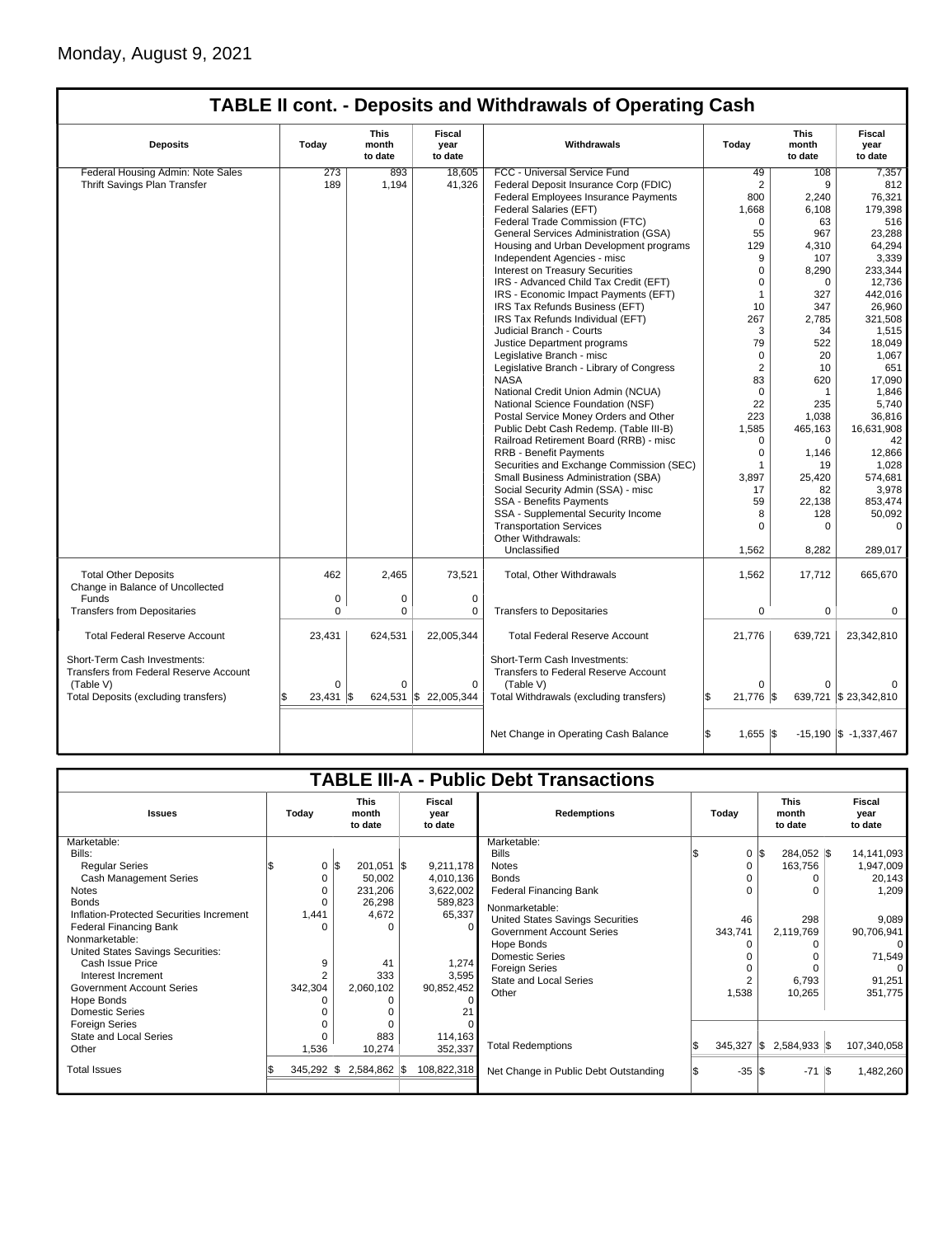|           |                                                                  |       | <b>Transactions to Cash Basis</b>                                      |                                                                             |  |                           |
|-----------|------------------------------------------------------------------|-------|------------------------------------------------------------------------|-----------------------------------------------------------------------------|--|---------------------------|
| Today     |                                                                  |       |                                                                        | <b>This</b><br>month<br>to date                                             |  | Fiscal<br>year<br>to date |
| l\$       | 345.292<br>O<br>0<br>$\Omega$<br>U<br>342,304<br>n<br>2<br>1.441 |       | 2,584,862<br>1.556<br>34<br>622<br>O<br>2,060,102<br>n<br>333<br>4.672 | \$108,822,318<br>21,067<br>2,554<br>27,743<br>90,852,452<br>3,595<br>64,213 |  |                           |
| \$<br>l\$ | 1,545<br>345,327<br>0<br>$\Omega$<br>0<br>343,741<br>O           |       | 520,655<br>2,584,933<br>0<br>o<br>0<br>2,119,769<br>0                  | \$17,892,827<br>\$107,340,058<br>ŋ<br>1,209<br>90,706,941<br>O              |  |                           |
|           | l\$                                                              | 1,585 | l\$<br>1\$<br>I\$<br>I\$                                               | 465,163 \$16,631,908                                                        |  |                           |

| <b>TABLE III-C - Debt Subject to Limit</b>                                        |                             |                                                                                                     |                           |                           |  |  |  |  |  |  |
|-----------------------------------------------------------------------------------|-----------------------------|-----------------------------------------------------------------------------------------------------|---------------------------|---------------------------|--|--|--|--|--|--|
|                                                                                   | Closing                     | Opening balance                                                                                     |                           |                           |  |  |  |  |  |  |
| <b>Balance Transactions</b>                                                       | balance<br>todav            | Today                                                                                               | <b>This</b><br>month      | Fiscal<br>year            |  |  |  |  |  |  |
| Debt Held by the Public<br>Intragovernmental Holdings<br><b>Total Public Debt</b> | \$22,270,829<br>6,156,822   | $\$22,278,553$<br>6.149.133                                                                         | \$22,284,628<br>6.143.094 | \$21,018,952<br>5,926,439 |  |  |  |  |  |  |
| Outstanding<br>Less: Debt Not<br>Subject to Limit:                                | 28,427,651                  | 28,427,686                                                                                          | 28,427,722                | 26,945,391                |  |  |  |  |  |  |
| Other Debt                                                                        | 478                         | 478                                                                                                 | 478                       | 478                       |  |  |  |  |  |  |
| <b>Unamortized Discount</b>                                                       | 19,682                      | 19,717                                                                                              | 19,753                    | 17,271                    |  |  |  |  |  |  |
| <b>Federal Financing Bank</b>                                                     | 6,053                       | 6,053                                                                                               | 6,053                     | 7,262                     |  |  |  |  |  |  |
| Hope Bonds<br>Plus: Other Debt Subject to Limit<br>Guaranteed Debt of             | 0                           | 0                                                                                                   | 0                         | o                         |  |  |  |  |  |  |
| Government Agencies                                                               | $\Omega$                    | $\Omega$                                                                                            | $\Omega$                  | 0                         |  |  |  |  |  |  |
| <b>Total Public Debt</b><br>Subject to Limit                                      |                             | $\frac{1}{2}$ 28,401,438 $\frac{1}{2}$ 28,401,438 $\frac{1}{2}$ 28,401,438 $\frac{1}{2}$ 26,920,380 |                           |                           |  |  |  |  |  |  |
| <b>Statutory Debt Limit</b>                                                       | $$28,401,463$ $$28,401,463$ |                                                                                                     | $\$\,28,401,463$          | SUSP-1                    |  |  |  |  |  |  |
|                                                                                   |                             |                                                                                                     |                           |                           |  |  |  |  |  |  |

| See Footnote |
|--------------|
|--------------|

| <b>TABLE IV - Federal Tax Deposits</b>                                                                                                                                                                                                               |     |                                              |     |                                                      |     |                                                                      |
|------------------------------------------------------------------------------------------------------------------------------------------------------------------------------------------------------------------------------------------------------|-----|----------------------------------------------|-----|------------------------------------------------------|-----|----------------------------------------------------------------------|
| Classification                                                                                                                                                                                                                                       |     | Today                                        |     | <b>This</b><br>month<br>to date                      |     | Fiscal<br>year<br>to date                                            |
| Withheld Income and Employment Taxes<br><b>Individual Income Taxes</b><br><b>Railroad Retirement Taxes</b><br><b>Excise Taxes</b><br><b>Corporation Income Taxes</b><br><b>Federal Unemployment Taxes</b><br>Estate and Gift Taxes & Misc IRS Rcpts. | l\$ | 19,548 \$<br>357<br>42<br>70<br>89<br>2<br>1 |     | 84,220 \$<br>1,725<br>115<br>554<br>474<br>562<br>22 |     | 2,352,184<br>328,787<br>4,511<br>60,268<br>306,007<br>6,326<br>4,459 |
| Total                                                                                                                                                                                                                                                | l\$ | $20,108$ $\sqrt{5}$                          |     | 87,672                                               | 1\$ | 3,062,541                                                            |
| Cash Federal Tax Deposits:<br>Direct<br><b>Through Depositaries</b>                                                                                                                                                                                  | \$  | 86<br>19,307                                 | l\$ | 584<br>82,707                                        | l\$ | 26,183<br>2,936,586                                                  |
| Total Cash FTD's                                                                                                                                                                                                                                     | Ŝ.  | 19,393                                       | 1\$ | 83,291                                               | 1\$ | 2,962,769                                                            |
| Inter-agency Transfers                                                                                                                                                                                                                               |     | 715                                          |     | 4,380                                                |     | 99,772                                                               |
| Total                                                                                                                                                                                                                                                | l\$ | 20,108                                       | 1\$ | 87,672                                               | 1\$ | 3,062,541                                                            |
|                                                                                                                                                                                                                                                      |     |                                              |     |                                                      |     |                                                                      |

|                                              |   |   |                           |          |                 | JEE LOONIOIE |  |  |  |
|----------------------------------------------|---|---|---------------------------|----------|-----------------|--------------|--|--|--|
| <b>TABLE V - Short-Term Cash Investments</b> |   |   |                           |          |                 |              |  |  |  |
|                                              |   |   | <b>Type of Depositary</b> |          |                 |              |  |  |  |
| <b>Balance Transactions</b>                  | Α |   | в                         |          | С               | Total        |  |  |  |
| Opening Balance Today<br>Deposits:           |   | 0 | 1\$                       | $\Omega$ | I\$<br>$\Omega$ | I\$          |  |  |  |
| <b>Transfers to Depositaries</b>             |   | O |                           | 0        | O               |              |  |  |  |
| <b>Special Direct Investment</b>             |   | O |                           | O        | 0               |              |  |  |  |
| <b>Term Investment</b>                       |   | O |                           | O        | 0               |              |  |  |  |
| Repo Investment                              |   | 0 |                           | 0        | O               |              |  |  |  |
| Withdrawals:                                 |   |   |                           |          |                 |              |  |  |  |
| <b>Treasury Initiated</b>                    |   | 0 |                           | 0        | 0               |              |  |  |  |
| Depositary Initiated                         |   | O |                           | O        | O               |              |  |  |  |
| Special Direct Investment                    |   | Ω |                           | O        | 0               |              |  |  |  |
| <b>Term Investment</b>                       |   | O |                           | O        | 0               |              |  |  |  |
| Repo Investment                              |   | O |                           | O        | O               |              |  |  |  |
|                                              |   |   |                           |          |                 |              |  |  |  |
| Closing Balance Today                        |   | 0 | 1\$                       | $\Omega$ | S<br>$\Omega$   | l\$          |  |  |  |

| <b>TABLE VI - Income Tax Refunds Issued</b> |         |                                 |                           |  |  |  |  |  |  |  |
|---------------------------------------------|---------|---------------------------------|---------------------------|--|--|--|--|--|--|--|
| Classification                              | Today   | <b>This</b><br>month<br>to date | Fiscal<br>year<br>to date |  |  |  |  |  |  |  |
| IRS - Advanced Child Tax Credit (Checks)    | 0<br>13 | l\$                             | 2,058                     |  |  |  |  |  |  |  |
| IRS - Advanced Child Tax Credit (EFT)       | 0       |                                 | 12.736                    |  |  |  |  |  |  |  |
| IRS - Economic Impact Payments (Checks)     | 2       | 284                             | 85.178                    |  |  |  |  |  |  |  |
| IRS - Economic Impact Payments (EFT)        |         | 327                             | 442.016                   |  |  |  |  |  |  |  |
| IRS Tax Refunds Business (Checks)           | 20      | 666                             | 53.320                    |  |  |  |  |  |  |  |
| IRS Tax Refunds Business (EFT)              | 10      | 347                             | 26.960                    |  |  |  |  |  |  |  |
| IRS Tax Refunds Individual (Checks)         | 60      | 1.017                           | 58.152                    |  |  |  |  |  |  |  |
| IRS Tax Refunds Individual (EFT)            | 267     | 2,785                           | 321,508                   |  |  |  |  |  |  |  |

## **Daily Treasury Statement Footnotes:**

### **General Footnotes and Statements:**

This statement summarizes the United States Treasury's cash and debt operations for the Federal Government. Treasury's operating cash is maintained in an account at the Federal Reserve Bank of New York and in short-term cash investments. Treasury minimized and then suspended its short-term cash investment program beginning in November 2008, but anticipates investing again when market conditions warrant. Major information sources include: Federal Reserve Banks, Treasury Regional Financial Centers, Internal Revenue Service Centers, various electronic systems, and information on the Public Debt. Information is presented on a modified cash basis. Deposits are reflected as received and withdrawals are reflected as processed.SOURCE: Bureau of the Fiscal Service, Department of the Treasury. Note: The Daily Treasury Statement (DTS) is available by 4:00 p.m. the following business day on the Fiscal Service website https://fiscal.treasury.gov/reports-statements/dts/. For more information, call the Cash Reporting Branch at 202-874-9789.

### **TABLE III-A – Public Debt Transactions**

Stated at face value except for savings and retirement plan securities which are stated at current redemption value.